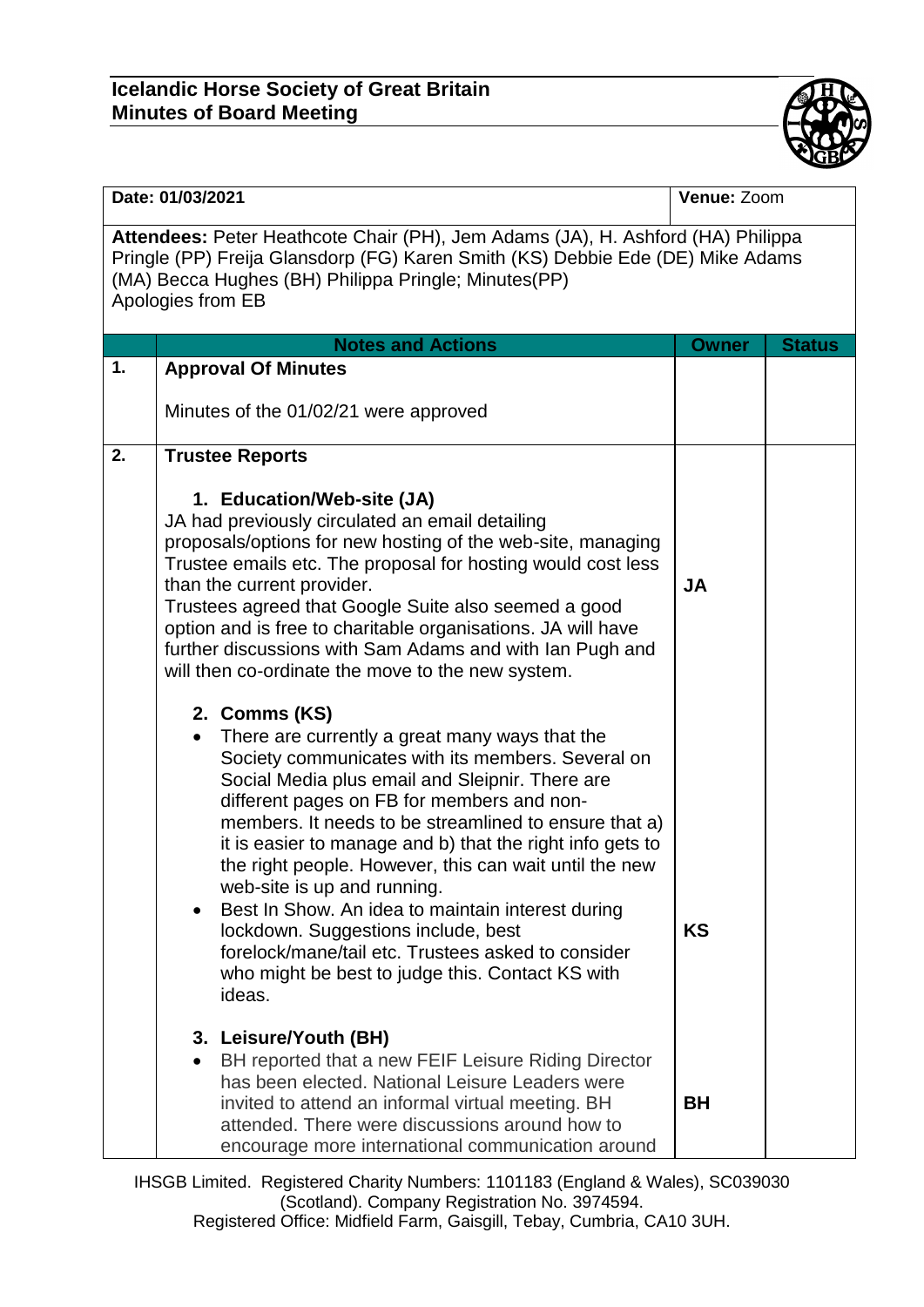

| Leisure in the same way there is with Youth, Sport,<br>Breeding and international leisure activities and<br>competitions.<br>Unfortunately, the 2021 Youth Camp (Finland) has<br>$\bullet$<br>had to be postponed. It will not take place this year.<br>Pin Badges. Becca had circulated detail/pictures of<br>$\bullet$<br>the proposal for these. Trustees approved the<br>prototype and BH has ordered 300<br>Riders Minds. This charity is designed to support and<br>$\bullet$<br>improve the mental health and well being of all riders.<br>The IHSGB has joined this via The Showing Council.<br>BH will be the IHSGB liaison with them. | <b>BH</b>              |  |
|-------------------------------------------------------------------------------------------------------------------------------------------------------------------------------------------------------------------------------------------------------------------------------------------------------------------------------------------------------------------------------------------------------------------------------------------------------------------------------------------------------------------------------------------------------------------------------------------------------------------------------------------------|------------------------|--|
| 4. Stud Book (FG)<br>World Fengur is celebrating its 20 <sup>th</sup> birthday this year. All<br>member associations have been invited to submit a short<br>article about WF in their country. FG suggested that IHSGB<br>members are invited to submit how they use/enjoy World<br>Fengur to form part of the response from the UK. FG will<br>write something to go out in the e-bulletin                                                                                                                                                                                                                                                     | FG                     |  |
| 5. Secretarial<br>Life membership. DE had circulated what other<br>organisations charge for life membership. Some do<br>not offer it at all. The amount varies as a percentage<br>of annual membership. The percentage is lower for<br>over 60s in many cases. All Trustees to consider<br>these options before the next meeting.<br>Tapered membership. Trustees agreed that people<br>$\bullet$<br>wishing to join the Society in June or July would be<br>given those two months as an add on to the annual<br>membership. 14 months for 12 if joining in those two<br>months.                                                               | <b>ALL</b>             |  |
| 6. Sport (MA)<br>The world Championship 'form' will be completed and<br>sent this week. It is currently difficult organising<br>prospective team members with the COVID-19<br>restrictions in place. There is a possibility that people<br>could soon go to Connegar on an individual and daily<br>basis to be videoed on the oval track.<br>2 judges from Iceland have been confirmed for the<br>British Championships in June.<br>As Covid restrictions are continuing for a while Tolt on                                                                                                                                                    | <b>MA</b><br><b>KS</b> |  |
| Line competition will be extended until the end of April                                                                                                                                                                                                                                                                                                                                                                                                                                                                                                                                                                                        |                        |  |

IHSGB Limited. Registered Charity Numbers: 1101183 (England & Wales), SC039030 (Scotland). Company Registration No. 3974594.

Registered Office: Midfield Farm, Gaisgill, Tebay, Cumbria, CA10 3UH.